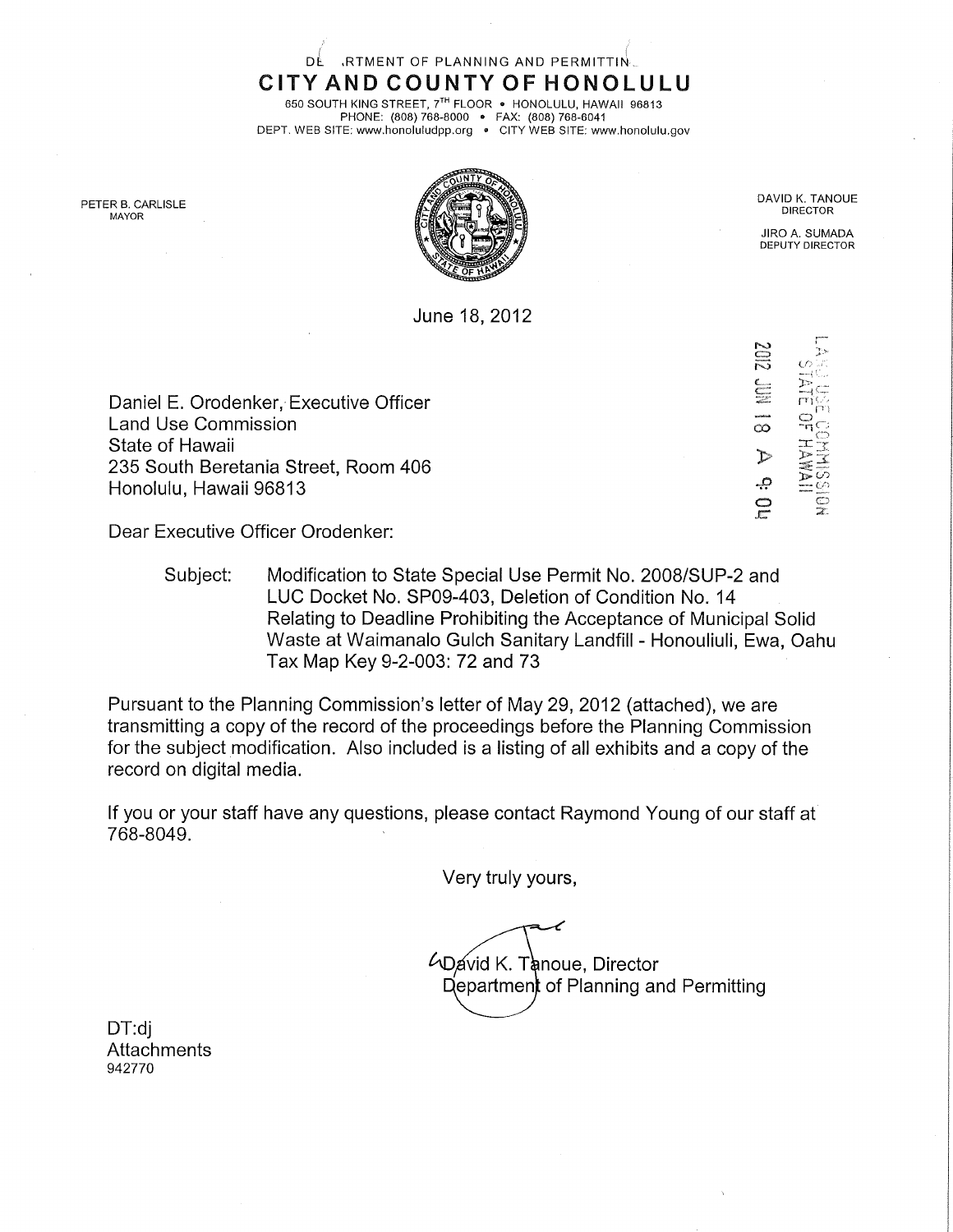PLANNING COMMISSION CiTY AND COUNTY OF HONOLULU

650 SOUTH KING STREET, 7TH FLOOR . HONOLULU, HAWAII 96813 PHONE: (808) 768-8007 • FAX: (808) 527-6743

PETER B. CARLISLE MAYOR



GAYLE PINGREE, Chair KA'IULANI K, SODARO, Vice-Chair CORD ANDERSON **BEADLE K. DAWSON** KARIN HOLMA RODNEY KIM JAMES C. PACOPAC ARTHUR B. TOLENTINO DANIEL S. M. YOUNG

May 29, 2012

Normand R. Lezy, Chair Land Use Commission State of Hawaii P.O. Box 2359 Honolulu, Hawaii 96804

Dear Mr. Lezy:

Re; Ewa - State Special Use Permit File No. 2008/SUP-2 Also referred to as LUC Docket No. SP09-403 Waimanalo Gulch Sanitary Landfill

This letter is in response to your letter dated May 22, 2012, on behalf of the State Land Use Commission ("LUC"), urging the City's Planning Commission ("Planning Commission") to stay its May 25, 2012, proceedings on the Department of Environmental Services, City and County of Honolulu's current Application to Modify the Special Use Permit No. 2008/SUP-2 by Modifying the Land Use Commission's Order Adopting City and County of Honolulu Planning Commission's Findings of Fact, Conclusions of Law, and Decision and Order with Modifications dated October 22, 2009 ("ENV's Current Application"), until the LUC remands the records contained in File No. 2008/SUP-2 to the Planning Commission.

On May 25, 2012, the Planning Commission decided that a six-month stay of its proceedings on ENV's Current Application is warranted pending the LUC's decision after remand from circuit court on the Planning Commission's Findings of Fact, Conclusions of Law, and Decision and Order dated August 4, 2009 ("Planning Commission's Order"), as directed by the Hawaii Supreme Court in the case of Department of Environmental Services v. Land Use Commission, SCAP-10-0000157, entered May 4, 2012, or a future request to the Planning Commission by any party. There is no necessity to remand the records contained in File No. 2008/SUP-2 so that they may be consolidated with the record in ENV's Current Application. This is because the Planning Commission already made its decision based on the records in File No. 2008/SUP-2 in the form of the Planning Commission's Order and previously transmitted

 $\subseteqq$ fÿq  $\infty$  $\bigcirc$ > -9 O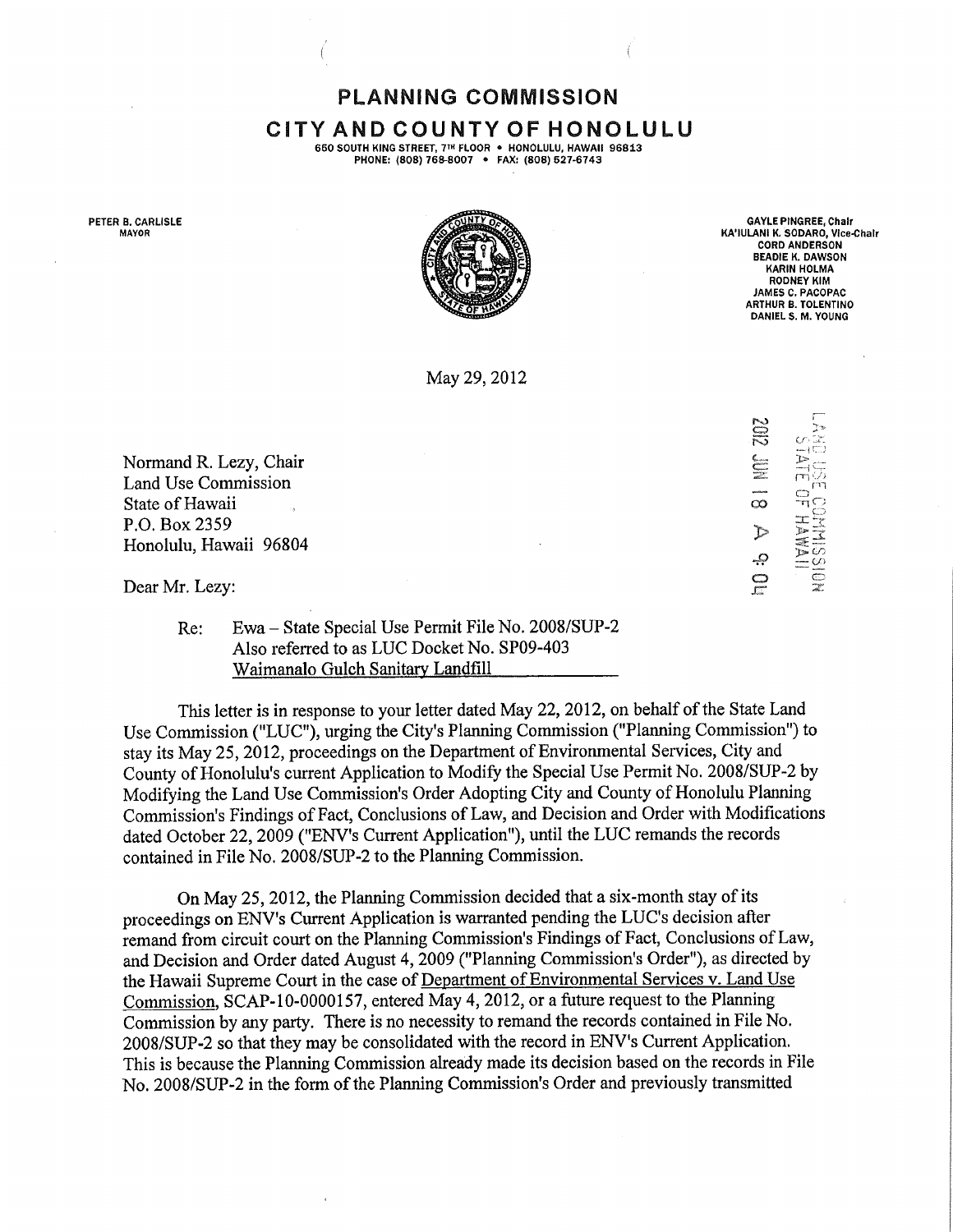Normand R. Lezy May 29, 2012 Page 2

those records including that decision to the LUC on August 10, 2009. There is no request to modify the Planning Commission's Order and it remains unchanged.

For similar reasons, there is no necessity to instruct your staff to forward the records in File No. 2008/SUP-2 from the LUC to the Planning Commission for the purpose of consolidation in the event the Planning Commission stays its proceedings on ENV's Current Application at ENV's request.

As an exception to the stay, the Planning Commission will transmit to you as soon as possible, under separate cover, a copy of the record that relates to ENV's Current Application for the LUC's consideration. In the opinion in the above-mentioned ease, the Hawaii Supreme Court noted that the LUC could consider such record in further LUC proceedings consistent with the opinion.

Very truly yours,

GAYLE PINGREE Chair

GP:li

cc: Dana Viola, Deputy Corporation Counsel Ian L. Sandison, Esq. Calvert G. Chipehase, Esq.

12-03497/228153

r  $\overline{z}$  c.  $\circ$  $\overline{\alpha}$  ച് $\circ$  $\sum_{i=1}^{n}$ **D C**<br>Molley<br>SSIDN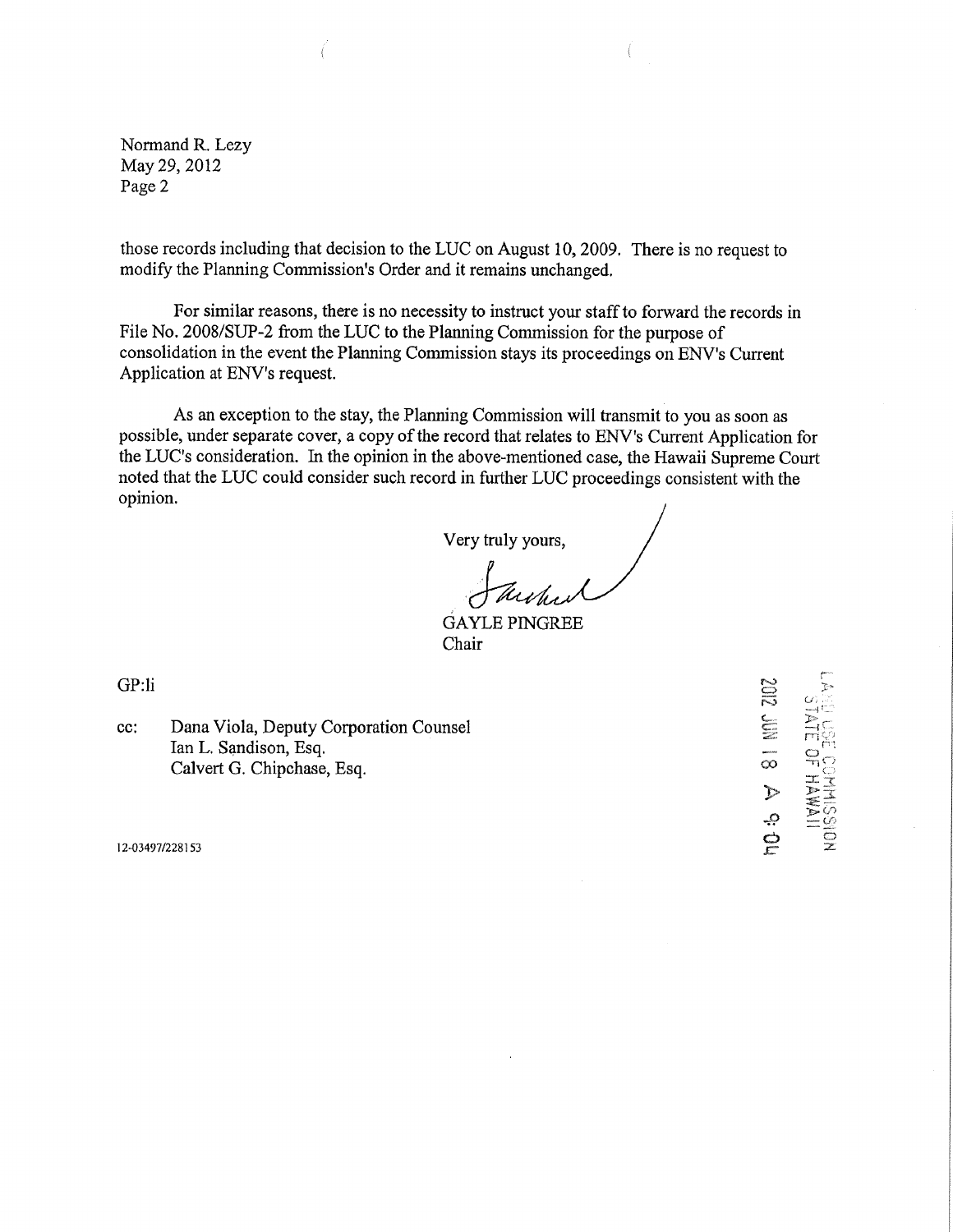| State Special Use Permit No. 2008/SUP-2<br><b>Waimanalo Gulch Sanitary Landfill</b> |                  |     |                                     | LUC Docket No. SP09-403, Deletion of Condition No. 14 |                        | <b>Ist of Exhibits</b>                                                                                                                                                                                                                                                                                                                                         |
|-------------------------------------------------------------------------------------|------------------|-----|-------------------------------------|-------------------------------------------------------|------------------------|----------------------------------------------------------------------------------------------------------------------------------------------------------------------------------------------------------------------------------------------------------------------------------------------------------------------------------------------------------------|
| <b>TEM</b>                                                                          | DPP              | ENV | KOCA                                | Schnitzer                                             | Commission<br>Planning | Description                                                                                                                                                                                                                                                                                                                                                    |
| $\rightarrow$                                                                       | DPP 1            |     |                                     |                                                       |                        | Planning Division Master Application Form - Modification of Condition 14                                                                                                                                                                                                                                                                                       |
| $\sim$                                                                              | DPP <sub>2</sub> |     |                                     |                                                       |                        | Exhibits A thru P.<br>Application by Dept. of Environmental Services (ENV) to Modify SUP and                                                                                                                                                                                                                                                                   |
| ω                                                                                   | DP3              |     |                                     |                                                       |                        | Letter from ENV or Nhether a<br>Suplemental EIS is Needed                                                                                                                                                                                                                                                                                                      |
| 4                                                                                   | DPP 4            |     |                                     |                                                       |                        | Dept. of Planning and Permitting (DPP) Environmental Checklist                                                                                                                                                                                                                                                                                                 |
| ŌТ                                                                                  | DPP <sub>5</sub> |     |                                     |                                                       |                        | Acceptance of SUP Application for Processing Forms and Mailing List                                                                                                                                                                                                                                                                                            |
| တ                                                                                   | DPP <sub>6</sub> |     |                                     |                                                       |                        | BWS, DDH, DDH, OHA.<br>Agency Comments on SUP Application by HFD, DTS, DFM, HPD, DDC, DEM,                                                                                                                                                                                                                                                                     |
| ⇃                                                                                   | DPP <sub>7</sub> |     |                                     |                                                       |                        | Wingerden, Mario Beekes, Representative Jo Jordan, James Handsel, Resort<br>Nakamura, Honu Group Communications, LLC, Pieter and Claire van<br>Fainways AOAO, William and Sara Barnes, The Coconut Plantation,<br>Councilmember Tom Berg, Commercial Contracting Hawaii, Alex Duarte, Alan<br>Community Comments from Ko Olina Community Association, Ko Olina |
|                                                                                     |                  |     |                                     |                                                       |                        | Makakilo/Kapolei/Honokai Hale Neighborhood Board No. 34.<br>Operations-LLC, Watabe Wedding, Congresswoman Colleen Hanabusa<br>Resort Management Company LLC, Ko Olina Weddings & Events,                                                                                                                                                                       |
| $\infty$                                                                            | DPP 8            |     |                                     |                                                       |                        | Supplemental EIS<br>Letter from DPP to Office of Fi<br>nvironmental Quality Control - Determination for                                                                                                                                                                                                                                                        |
| ဖ                                                                                   | DPP <sub>9</sub> |     |                                     |                                                       |                        | Period.<br>Letter from DPP to Councilmember Tom Berg on Request to Extend Comment                                                                                                                                                                                                                                                                              |
| $\vec{o}$                                                                           |                  |     | <b>690</b><br>တိ<br>$\triangleleft$ | 2012 JUN 18                                           | PC1                    | Hearing Notice October 5, 201                                                                                                                                                                                                                                                                                                                                  |
| $\vec{=}$                                                                           | <b>DL dd</b> O   |     |                                     | LAND USE COMMISSION                                   |                        | DPP's Report and Recommen<br>dation to Planning Commission and Hearing Map.                                                                                                                                                                                                                                                                                    |
| $\vec{D}$                                                                           |                  |     |                                     |                                                       | PC<br>$\overline{v}$   | Agenda October 5, 2011.                                                                                                                                                                                                                                                                                                                                        |

 $\frac{1}{2}$ 

 $\left(\right)$ 

 $\pm$ 

 $\frac{1}{2}$ 

 $1$  of 6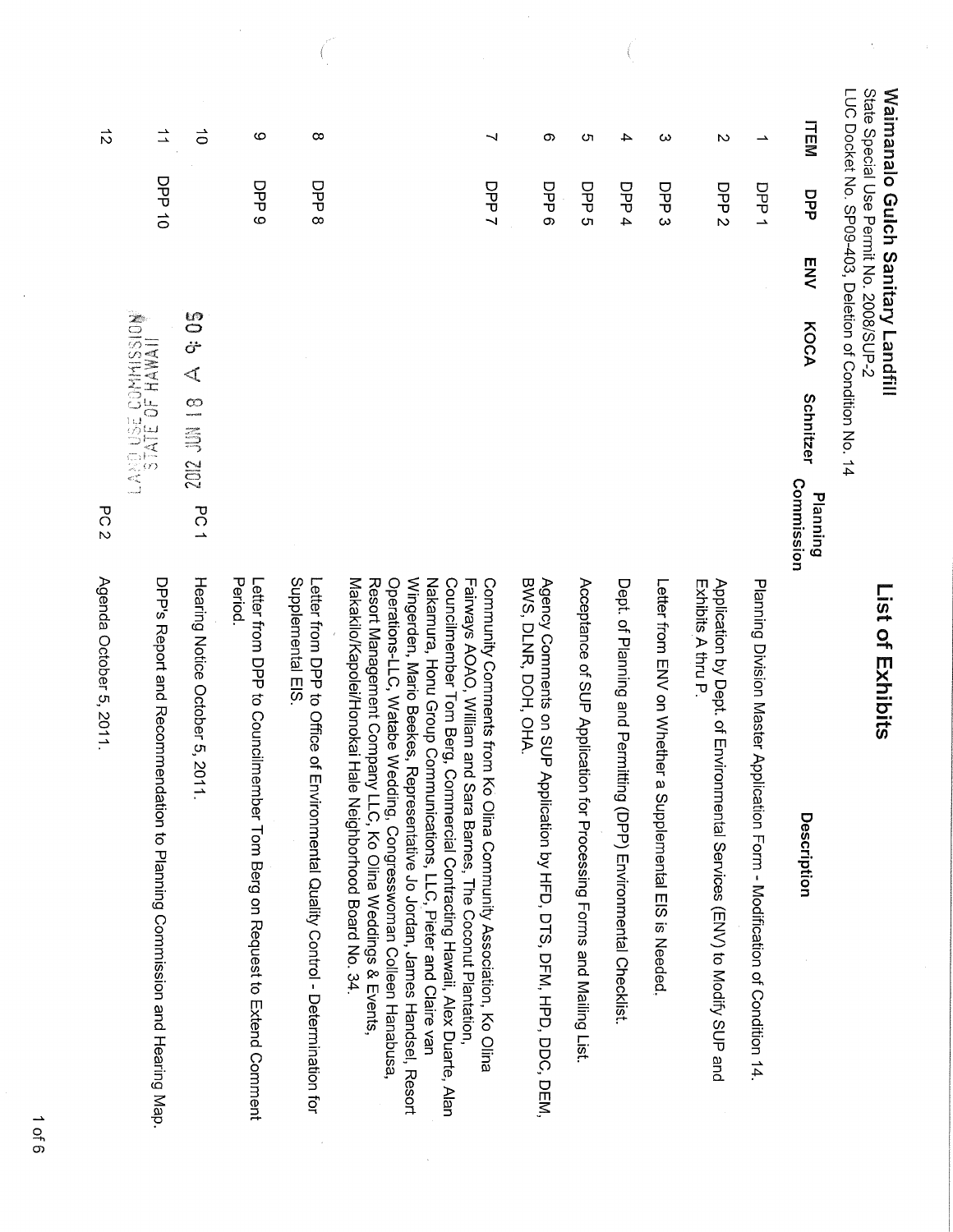| <b>Waimanalo Gulch Sanitary Landfill</b><br>LUC Docket No. SP09-403, Deletion of Condition No. 14<br>State Special Use Permit No. 2008/SUP-2 |                   |                   |     | List of Exhibits                                                                                                                                  |
|----------------------------------------------------------------------------------------------------------------------------------------------|-------------------|-------------------|-----|---------------------------------------------------------------------------------------------------------------------------------------------------|
| $\vec{\omega}$                                                                                                                               |                   | SCHN1             |     | Petition to Intervene filed by Schnitzer Steel Hawaii Corp. (Schnitzer).                                                                          |
| $\frac{1}{4}$                                                                                                                                | KOCA1             |                   |     | Parties, Memorandum in Support of Motion, Verification, Exhibit A.<br>Motion to Recognize Ko Olina<br>Association and Maile Shimabukuro (KOCA) as |
| $\vec{q}$                                                                                                                                    | 고                 |                   |     | Parties, Attachment 1.<br>ENV's Memorandum in Opposition to KOCA's Motion to Recognize KOCA as                                                    |
| $\vec{\sigma}$                                                                                                                               | KOCA <sub>2</sub> |                   |     | KOCA's Reply to ENV's Memorandum in Opposition to Motion to Recognize<br>KOCA as Parties                                                          |
| $\vec{u}$                                                                                                                                    | KOCA <sub>3</sub> |                   |     | KOCA's Prehearing Conference Statement.                                                                                                           |
| $\vec{\infty}$                                                                                                                               |                   | SCHN <sub>2</sub> |     | Schnitzer's Prehearing Conference Statement.                                                                                                      |
| $\vec{\circ}$                                                                                                                                | てい                |                   |     | ENV's Prehearing Conference Statement.                                                                                                            |
| $\infty$                                                                                                                                     |                   |                   | PC3 | Stipulation to Amend Briefing<br>Conference Dated November<br>9,2011.<br>Schedule as Provided in the PC's Prehearing                              |
| 21                                                                                                                                           |                   |                   | PC4 | 2011.<br>Planning Commission Order on Prehearing Conference dated November 9,                                                                     |
| 22                                                                                                                                           | KOCA 4            |                   |     | Christopher T. Goodwin, Exhibits 1-14.<br>KOOA's Mation to Dismiss, Memorandum in Support of Mation, Declaration of                               |
| S                                                                                                                                            |                   | SCHN <sub>3</sub> |     | November 7, 2011.<br>Schnitzer's Memorandum in Opposition to KOCA's Motion to Dismiss Filed                                                       |
| 24                                                                                                                                           | <del>ں</del><br>د |                   |     | ENV's Memorandum in Opposition to KOCA's Motion to Dismiss, Exhibits A-D.                                                                         |
| 25                                                                                                                                           |                   | SCHN4             |     | Schnitzer's List of Exhibits and List of Witnesses                                                                                                |
| 92                                                                                                                                           | Р4                |                   |     | ENV's List of EXPicits and List<br>of Witnesses                                                                                                   |
| 27                                                                                                                                           | KOCA <sub>5</sub> |                   |     | KOCA's List of Witnesses and<br>List of Exhibits (K 1 to K 79).                                                                                   |

ĺ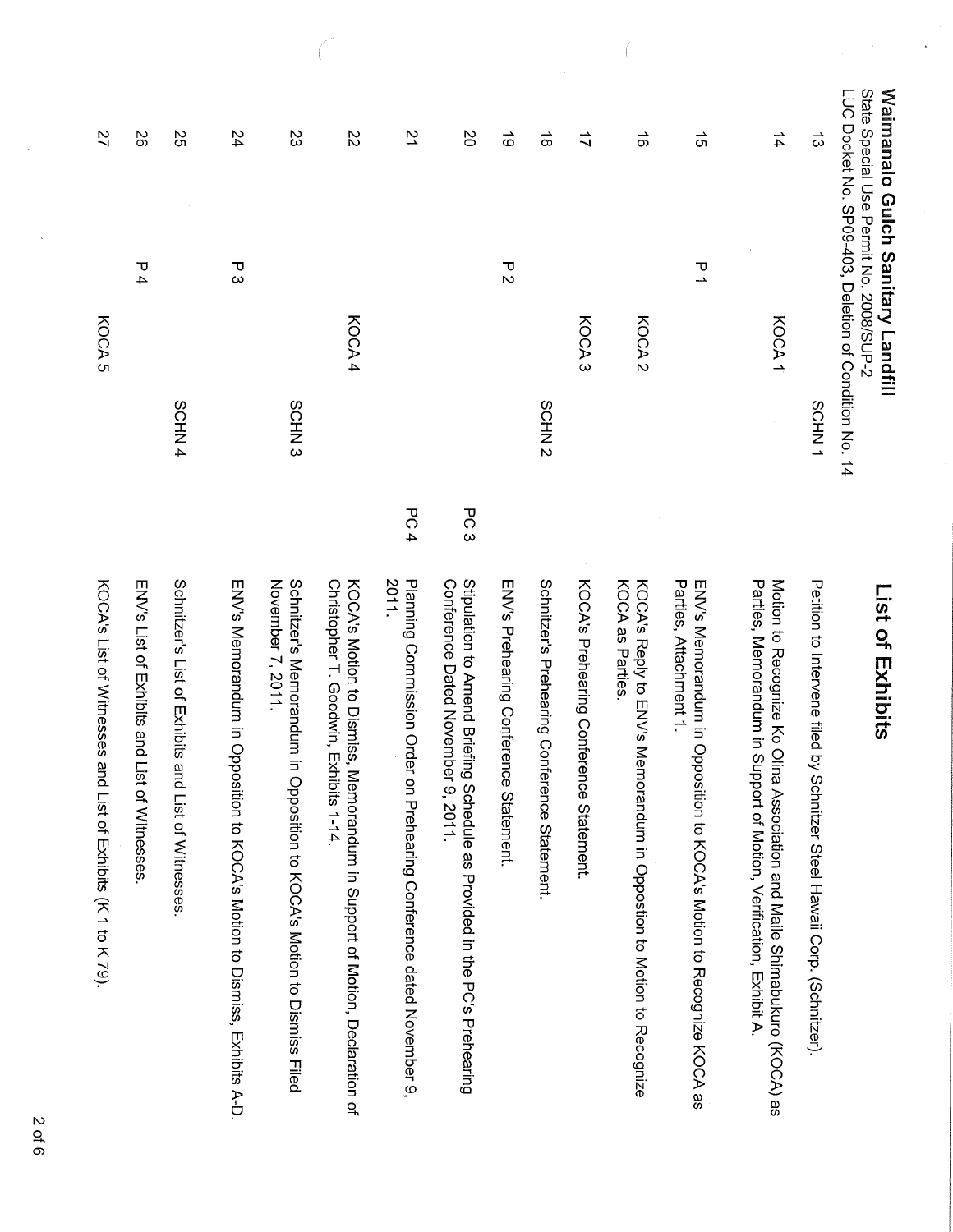| 41<br>KOCA <sub>9</sub>                                                                    | $\ddot{d}$<br>KOCA 8                                                         | ပ္ပ<br>SCHN <sub>6</sub>                  | ထွ<br>SCHN <sub>5</sub>                                                       | 37<br>Ь<br>О                              | ပ္တ<br>უ<br>∞                               | 35<br>$\mathbf{\overline{U}}$<br>$\overline{\phantom{0}}$ | 34<br>$\mathbf{\overline{v}}$<br>တ                        | ပ္ပ<br>$\mathbf{\overline{v}}$<br>Ōп                               | $\approx$                                                                                                                                                                                                                                                                           | $\tilde{z}$                                           | ဗွ                                                                                                                                                                                                                                                                                                                                                                                                                     | 29<br>KOCA 7                        | 8S<br>KOCA6                        | <b>Waimanalo Gulch Sanitary Landfill</b><br>LUC Docket No. SP09-403, Deletion of Condition<br>State Special Use Permit No. 2008/SUP-2 |
|--------------------------------------------------------------------------------------------|------------------------------------------------------------------------------|-------------------------------------------|-------------------------------------------------------------------------------|-------------------------------------------|---------------------------------------------|-----------------------------------------------------------|-----------------------------------------------------------|--------------------------------------------------------------------|-------------------------------------------------------------------------------------------------------------------------------------------------------------------------------------------------------------------------------------------------------------------------------------|-------------------------------------------------------|------------------------------------------------------------------------------------------------------------------------------------------------------------------------------------------------------------------------------------------------------------------------------------------------------------------------------------------------------------------------------------------------------------------------|-------------------------------------|------------------------------------|---------------------------------------------------------------------------------------------------------------------------------------|
| Shimabukuro.<br>KOCA's Written Direct Testimony of Maile Shimabukuro, Declaration of Maile | KOCA's Written Direct Testimony of Ken Williams, Declaration of Ken Williams | Schnitzer's Contested Case Opening Brief. | Schritzer's Written Direct Testimony of Larry Snodgrass, Exhibits S-2 to S-4. | ENV's First Annended List of<br>Witnesses | ENV's Pre-Contested Case Hearing Statement. | ENV's Testimony of Steven Y. K. Chang.                    | ENV's Written Direct Testimony of Timothy E. Steinberger. | ENS First Amended List of<br>Exhibits and Exhibits A1 through A33. | PC7<br>* No transcripts for these dates as meetings were cancelled<br>2012*, April 23, 2012, May 25, 2012.<br>2012, March 7, 2012, March<br>Agendas - December 7, 2011<br>1, January 11, 2012, January 25, 2012, February 8,<br>14, 2012*, April 4, 2012, April 11, 2012, April 17, | PC6<br>Contested Case Hearing Notice of Dec. 7, 2011. | PC 5<br>Sharon Har, Louis Shiraishi, Harry Smiskin, D. Kawika Nahoopii, Hawaii<br>interest statement.<br>Berg, Dep. AG opinion dated<br>Reporter News Article, "Time to Show a Little Respect", Councilmember Tom<br>Nagamine, Congresswoman<br>Public comments from Joseph Yamaoka, Takeo Ishii on behalf of Masaki<br>Sept. 22, 2011, Commissioner Holma conflict of<br>Colleen Hanabusa, Rep. Georgette Jordan, Rep | KOCA's Second Amended Witness List. | KOCA's First Amended Witness List. | List of Exhibits                                                                                                                      |

 $\left($ 

3 of 6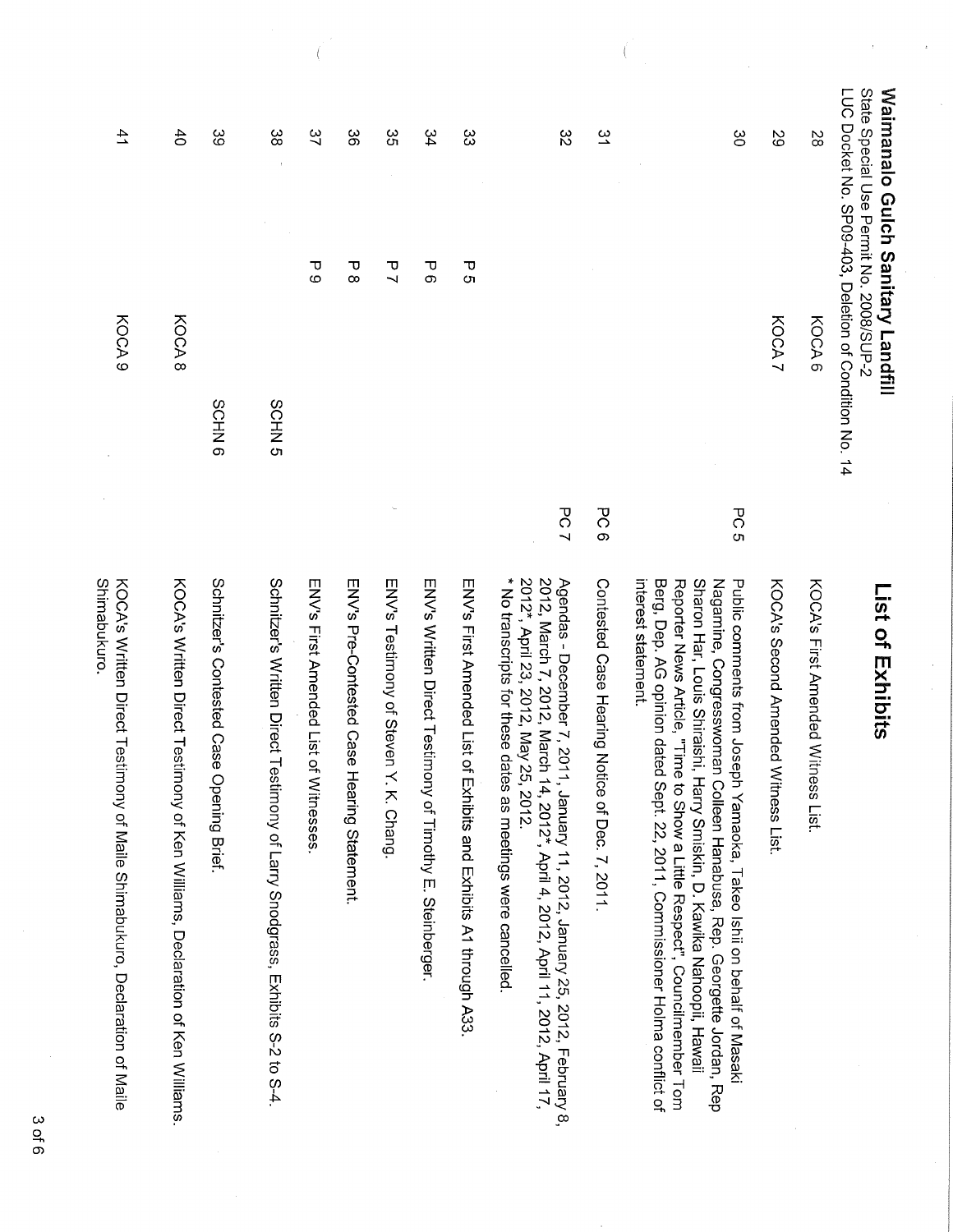| LOC Docket No. 0509-403, Deletion of Condition No. 14 | State Special Cse Permit Zo. 2008/SCP-2 | <b>Waimanalo Gulch Sanitary Landfill</b> |
|-------------------------------------------------------|-----------------------------------------|------------------------------------------|
|-------------------------------------------------------|-----------------------------------------|------------------------------------------|

 $\bar{\mathbf{t}}$ 

 $\hat{\epsilon}$ 

| $\overline{\phantom{a}}$<br>te Special Use Pernit No. 2008/SUP-2<br>imanalo Gulch Sanitary Landfill | Docket No. SP09-403, Deletion of Condition No. 14 | List of Exhibits                                                                                                                                                         |
|-----------------------------------------------------------------------------------------------------|---------------------------------------------------|--------------------------------------------------------------------------------------------------------------------------------------------------------------------------|
| $\ddot{4}$                                                                                          | KOCA 10                                           | Cyntria K . L. Rezentes<br>KOCA's Written Direct Testimony<br>of Cynthia K. L. Rezentes, Declaration of                                                                  |
| යි                                                                                                  | KOCA 11                                           | KOCA's Written Direct Testimony<br>l Imson.<br>of Maeda Timson, Declaration of Maeda                                                                                     |
| 44                                                                                                  | KOCA 12                                           | KOCA's Written Direct Testimony<br>of Shad Kane, Declaration of Shad Kane.                                                                                               |
| 45                                                                                                  | KOCA 13                                           | Hospodar.<br>KOCA's Written Direct Testimony<br>of Duke Hospodar, Declaration of Duke                                                                                    |
| $\frac{4}{5}$                                                                                       | KOCA 14                                           | Munson.<br>KOCA's Written Direct Testimony<br>of Beverly Munson, Declaration of Beverly                                                                                  |
| 47                                                                                                  | KOCA 15                                           | KOCA's Written Direct Testimony<br>of Dwight Miller, Declaration of Dwight Miller.                                                                                       |
| $\frac{48}{6}$                                                                                      | KOCA 16                                           | KOCA's Pre-Contested Case Statement.                                                                                                                                     |
| 6 <sup>1</sup>                                                                                      | KOCA 17                                           | KOCA's First Amended Exhibit List.                                                                                                                                       |
| g                                                                                                   | KOCA 18                                           | KOCA's Exhibits K1 through K169                                                                                                                                          |
| 51                                                                                                  | KOCA 19                                           | KOCA's Errata to Exhibit K194, Exhibit K194                                                                                                                              |
| S2                                                                                                  | KOCA 20                                           | KOCA's Errata to the Declaration of Dwight Miller Filed December 13, 2011,<br>Exhibit A.                                                                                 |
| ပ္ပ                                                                                                 | KOCA <sub>21</sub>                                | KOCA's Second Amended Exhibit<br>List, mxhipits K156-K158.                                                                                                               |
| 54                                                                                                  | KOCA 22                                           | KOOS's Third Amended Exhipit List, FAHipits K139-K161                                                                                                                    |
| ვე<br>თ                                                                                             | KOCA 23                                           | Records of Waste Management of<br>KOCA's Request for Issuance of a<br>Exhibits A-B.<br>f Hawaii, Inc., Subpoena Duces Tecum,<br>Subpoena Duces Tecum to the Custodian of |
| ပ္တာ                                                                                                | KOCA 24                                           | KOCA's Fourth Amended Exhibit List, Exhibits K163-K163                                                                                                                   |

 $\bigg($ 

 $\left(\begin{matrix} 1 & 0 \\ 0 & 1 \end{matrix}\right)$ 

 $\sim 15$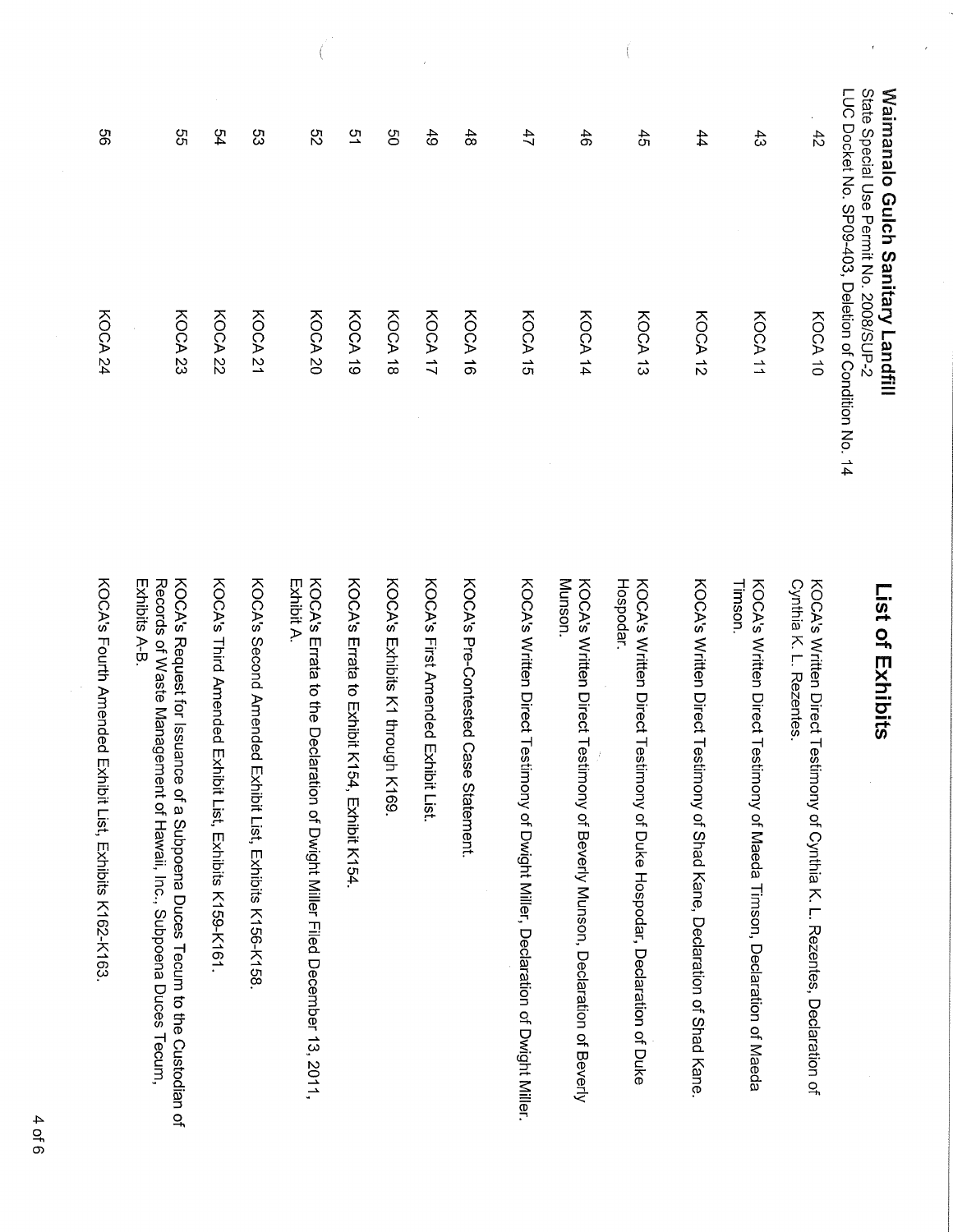|                      | State Special Use Permit No. 2008/SUP-2<br>LUC Docket No. SP09-403, Deletion of Condition<br><b>Waimanalo Gulch Sanitary Landfill</b> |                 | List of Exhibits                                                                                                                                                                                                                    |
|----------------------|---------------------------------------------------------------------------------------------------------------------------------------|-----------------|-------------------------------------------------------------------------------------------------------------------------------------------------------------------------------------------------------------------------------------|
| 51                   |                                                                                                                                       | PC8             | Transcripts of the Public Hearing of October 5, 2011, Contested Case Hearings<br>of December 7, 2011, January 11, 2012, January 25, 2012, February 8, 2012,<br>March 7, 2012, April 4, 2012, April 11, 2012, April 23, 2012, May 25 |
| 89                   | KOCA 25                                                                                                                               |                 | KOCA's Fifth Amended Exhibit List, Exhibits K164 - K169                                                                                                                                                                             |
| 89                   | KOCA 26                                                                                                                               |                 | K179.<br>KOOA's Sixth Amended Exhibit List, Listinits K171-K172, K173-K176, & K78-                                                                                                                                                  |
| 80                   | KOCA 27                                                                                                                               |                 | KOCA's Subpoena Duce<br>Environmental Services.<br>Tecum to the Custodian of Records of the Dept. of                                                                                                                                |
| $\tilde{\mathbf{c}}$ |                                                                                                                                       | PC <sub>9</sub> | Waste Managements Hawaii,<br>Duces Tecum, Exhibit 1.<br>Inc.'s Response and Objections to Subpoena                                                                                                                                  |
| $\mathcal{S}$        | $\begin{array}{c}\n\hline\n\end{array}$                                                                                               |                 | ENVs Second Amended List<br>of Exhibits, Exhibits A34 Through A50                                                                                                                                                                   |
| တ္လ                  | ロム                                                                                                                                    |                 | First Annual Report for Special Use Permit No. 09-403                                                                                                                                                                               |
| 54                   | $\frac{1}{2}$                                                                                                                         |                 | Second Annual Report for Special Use Permit No. 09-403                                                                                                                                                                              |
| <b>့</b>             | KOCA 28                                                                                                                               |                 | K217, K218, K222, K223, K226, & K227.<br>KOCA's Seventh Amended Exhibit List, Exhibits K191, K194, K208, K215,                                                                                                                      |
| 89                   | KOCA 29                                                                                                                               |                 | KOOS's Reputal Mitness List.                                                                                                                                                                                                        |
| 29                   | KOCA 30                                                                                                                               |                 | KOCA's Frist Amended Reputtal Witness List.                                                                                                                                                                                         |
| 89                   | KOCA 31                                                                                                                               |                 | K196, K198, K220, K230, K247, K251, K255, K256, K257, & K258<br>KOOA's Eighth Amended Exhibit K189, K180, K180, K192, K195, K195, K195, K195, K195, K195, K195, K195                                                                |
| 89                   | KOCA 32                                                                                                                               |                 | Evidence to Correct Error, Declaration of Calvert Chipchase, Exhibits A - B<br>KOCA's Motion to Reopen Contested Case Hearing to Admit Limited Additional                                                                           |
| N                    | Р<br>13                                                                                                                               |                 | ENV's Memorandum in Opposition to KOCA's Motion to Reopen Contested<br>Case Hearing.                                                                                                                                                |

 $\big($ 

 $\bar{\bar{z}}$ 

 $\hat{\boldsymbol{\beta}}$ 

 $\label{eq:1} \frac{1}{\sqrt{2}}\int_{0}^{\frac{1}{\sqrt{2}}} \frac{dx}{(x^2+y^2)^2} \,dy\,dy$ 

Ŷ,

 $\bar{\zeta}$